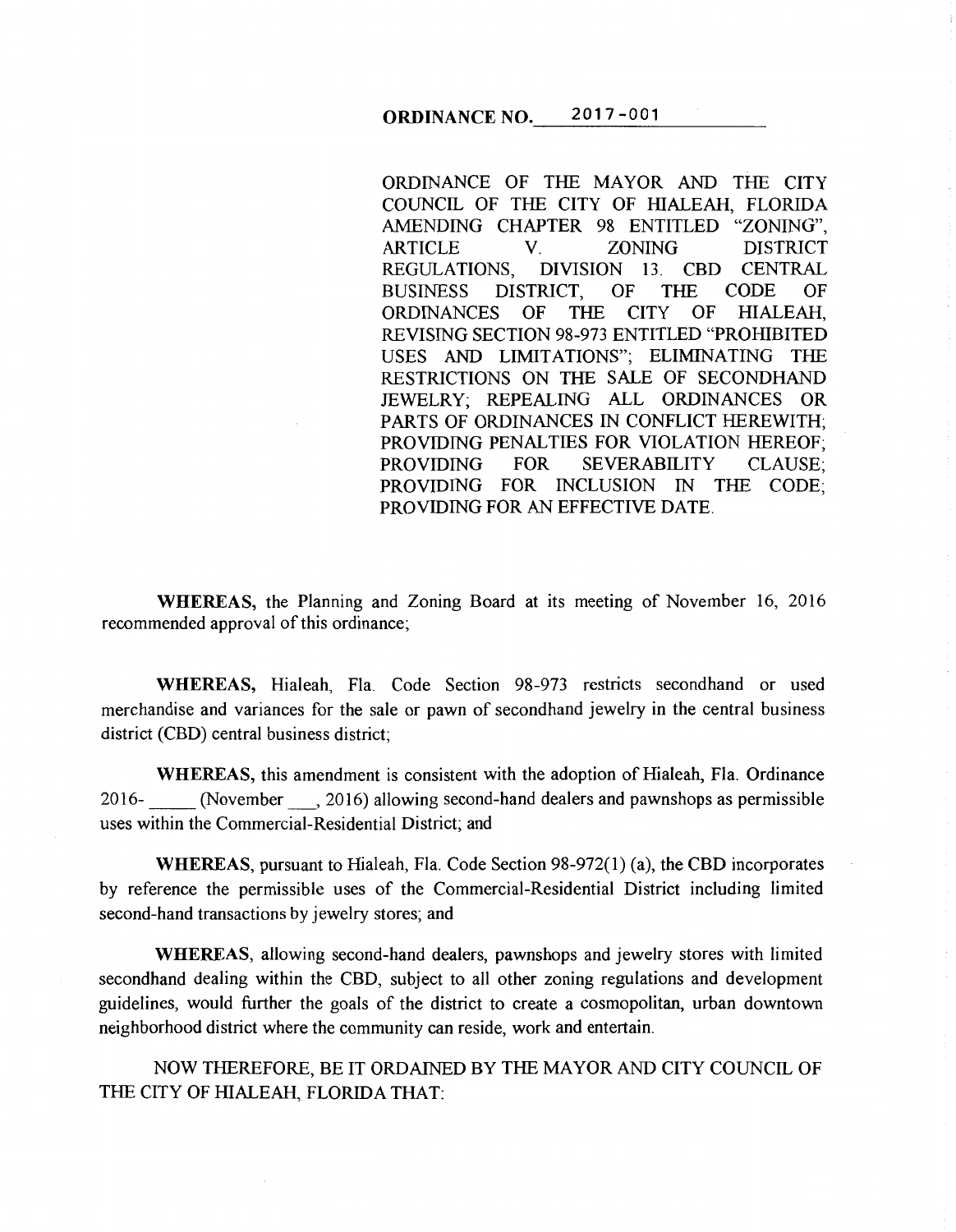Section 1: Chapter 98 entitled "Zoning" of the Code of Ordinances of the City of Hialeah, Florida, is hereby amended to read as follows:

### Chapter 98

### ZONING

\* \* \* \* \*

## ARTICLE V. ZONING DISTRICT REGULATIONS

## DIVISION 13. - CBD CENTRAL BUSINESS DISTRICT

 $\star$   $\star$   $\star$ 

\* \* \* \* \*

# Sec. 98-973. - Prohibited uses and limitations.

In the CBD central business district, limitation on uses shall be as follows:

(1) The following uses shall not be permitted in the *CBD* central business district:

- a. Mechanical or manual car washes, automobile service stations, automotive uses that are first permitted in C-3 zoning districts and automotive uses that are first permitted in M-1 zoning districts.
- b. Sale and rental of automobiles, trucks, trailers, mobile homes or recreational vehicles.
- c. Medical clinics and veterinary oftices.

(2) Commercial parking lots and garages shall require conditional use permits. Commercial parking lots and parking garages shall not be located in the first 20 feet of the front of any building structure or street side of a lot at ground level. Commercial parking lots and parking garages above ground level may be located to the setback lines.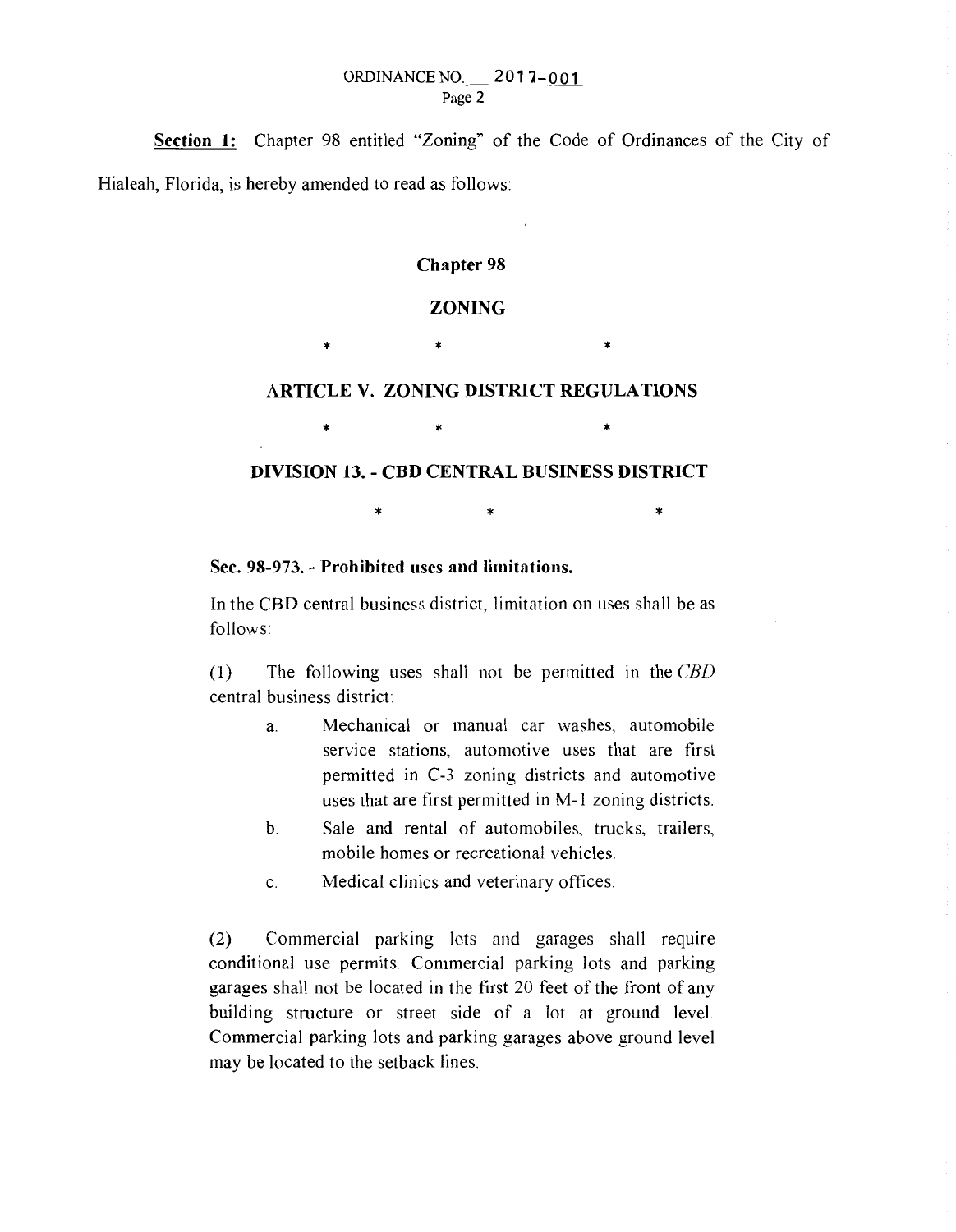### Page 3

(3) All display, sales and service activities of permitted uses shall be contained within completely enclosed buildings, except that in open space or partially open space there may be cafes and outdoor dining areas; souvenirs, exhibits and sales of arts and crafts, sale and display of flowers. No secondhand or used merchandise shall be offered for sale, displayed or stored, except tor antique shops Antique shops or jewelrv stores selling secondhand goods shall be subject to the limitations provided in section 98-1111(2l)a.I., a.2., a.3. and a.4. No variances to the limitations for sale of secondhand jewelry items shall be granted.

\* \* \*

## **Section 2: Repeal of Ordinances in Conflict.**

All ordinances or parts of ordinances in conflict herewith are hereby repealed to the extent of such conflict.

## **Section 3: Penalties.**

Every person convicted of a violation of any provision of the Code or any ordinance, rule or regulation adopted or issued in pursuance thereof shall be punished by a civil penalty not to exceed \$500.00 within the discretion of the court or administrative tribunal having jurisdiction. Each act of violation and each day upon which any such violation shall occur shall constitute a separate offense. In addition to the penalty prescribed above, the City may pursue other remedies such as abatement of nuisance, injunctive relief, administrative adjudication and revocation of licenses or permits.

**Section 4: Inclusion in Code.** The provisions of this ordinance shall be included and incorporated in the Code of Ordinances of the City of Hialeah, as an addition or amendment thereto, and the sections of this ordinance shall be renumbered to conform to the uniform numbering system of the Code.